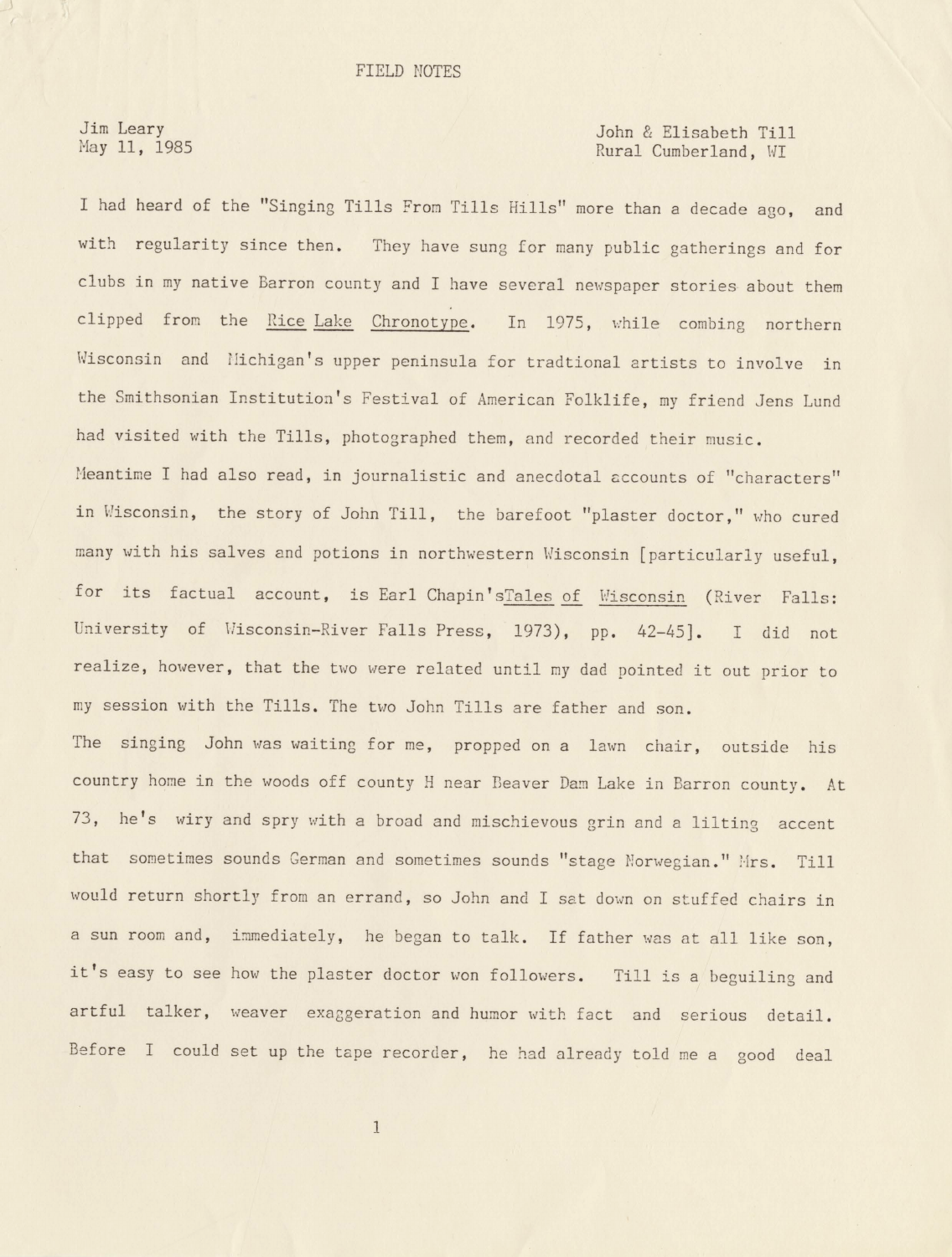about his dad's career as the apprentice of a blacksmith and herbalist hermit in the Austrian mountains, as a lumberjack in Wisoncsin, and as a famed curer. [The account of his father was illustrated by an oft-folded newspaper clipping showing huge crowds thronging outside a hotel while awaiting treatment, and by the sheet music and lyrics (some of the clumsiest doggerel I've ever seen) of a 1909 ballad honoring John Till and authored by Samuel Tufts of Knapp.] Not surprisingly, the life of Till the younger drew more from his father than a charming manner. When his dad was deported in 1922, John traveled at age nine to the ancestral Austrian mountain village where the elder Till purchased a large farm. It was in Austria that John learned to play the violin and doublenecked "Schrammel guitar" and it was there that he was eventually vulnerable to Hitler's draft. The attached clipping and the tape index tell the rest of the story regarding John's life and that of his wife, Elisabeth, prior to their arrival in the United States in the late 1940s.

By the time I had set up the recorder, Elisabeth arrived. Blond and vivacious, she was soon showing me watercolors of flowers and sketches of grandchildren that she had made and framed for display on the walls of their home. A selfconfessed artist and singer, she handles the serious and sentimental part of the "program" when she and her husband perform, with John adding levity through jokes and comical facial expressions (a skilled raconteur, Till is also illustratine a book of jokes--he showed me a 20 plus page manuscript that's underway).

After interviewing the pair to get the facts straight regarding their lives and music, I recorded roughly 17 songs. The Tills are very fine performers. John's guitar work is simple and understated yet very solid. Both he and Elisabeth handle melody and harnony with precision and feeling, and they are very adept yodelers. Given the fact that John began his Austrian musical education by

2